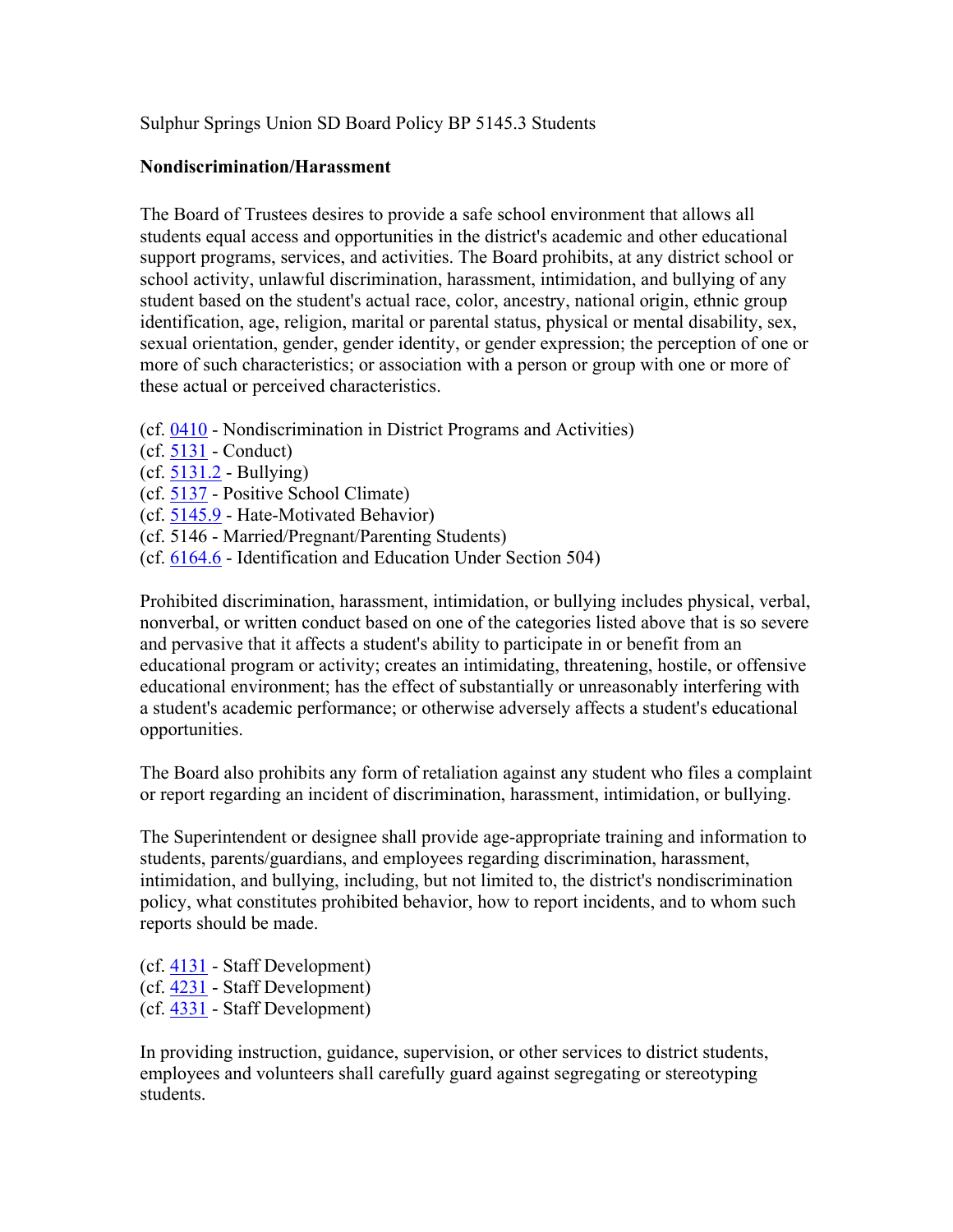(cf. 1240 - Volunteer Assistance) (cf. 6145 - Extracurricular and Cocurricular Activities) (cf. 6145.2 - Athletic Competition) (cf. 6164.2 - Guidance/Counseling Services)

The principal or designee shall develop a plan to provide students with appropriate accommodations when necessary for their protection from threatened or potentially harassing or discriminatory behavior.

Students who engage in discrimination, harassment, intimidation, bullying, or retaliation in violation of law, Board policy, or administrative regulation shall be subject to appropriate discipline, up to and including counseling, suspension, and/or expulsion. Any employee who permits or engages in prohibited discrimination, harassment, intimidation, bullying, or retaliation shall be subject to disciplinary action, up to and including dismissal.

- (cf. 4118 Suspension/Disciplinary Action)
- (cf. 4119.21/4219.21/4319.21- Professional Standards)
- (cf. 4218 Dismissal/Suspension/Disciplinary Action)
- (cf. 5131 Conduct)
- (cf. 5144 Discipline)
- (cf. 5144.1 Suspension and Expulsion/Due Process)
- (cf. 5144.2 Suspension and Expulsion/Due Process (Students with Disabilities))
- (cf. 5145.2 Freedom of Speech/Expression)

Grievance Procedures

The following position is designated Coordinator for Nondiscrimination to handle complaints regarding discrimination, harassment, intimidation, or bullying, and to answer inquiries regarding the district's nondiscrimination policies:

Director of Personnel/Pupil Services 27000 Weyerhaeuser Way Canyon Country, CA 91351 (661) 252-5131

(cf. 1312.1 - Complaints Concerning District Employees)

(cf. 1312.3 - Uniform Complaint Procedures)

Any student who feels that he/she has been subjected to discrimination, harassment, intimidation, or bullying should immediately contact the Coordinator, the principal, or any other staff member. In addition, any student who observes any such incident should report the incident to the Coordinator or principal, whether or not the victim files a complaint.

Any school employee who observes an incident of discrimination, harassment,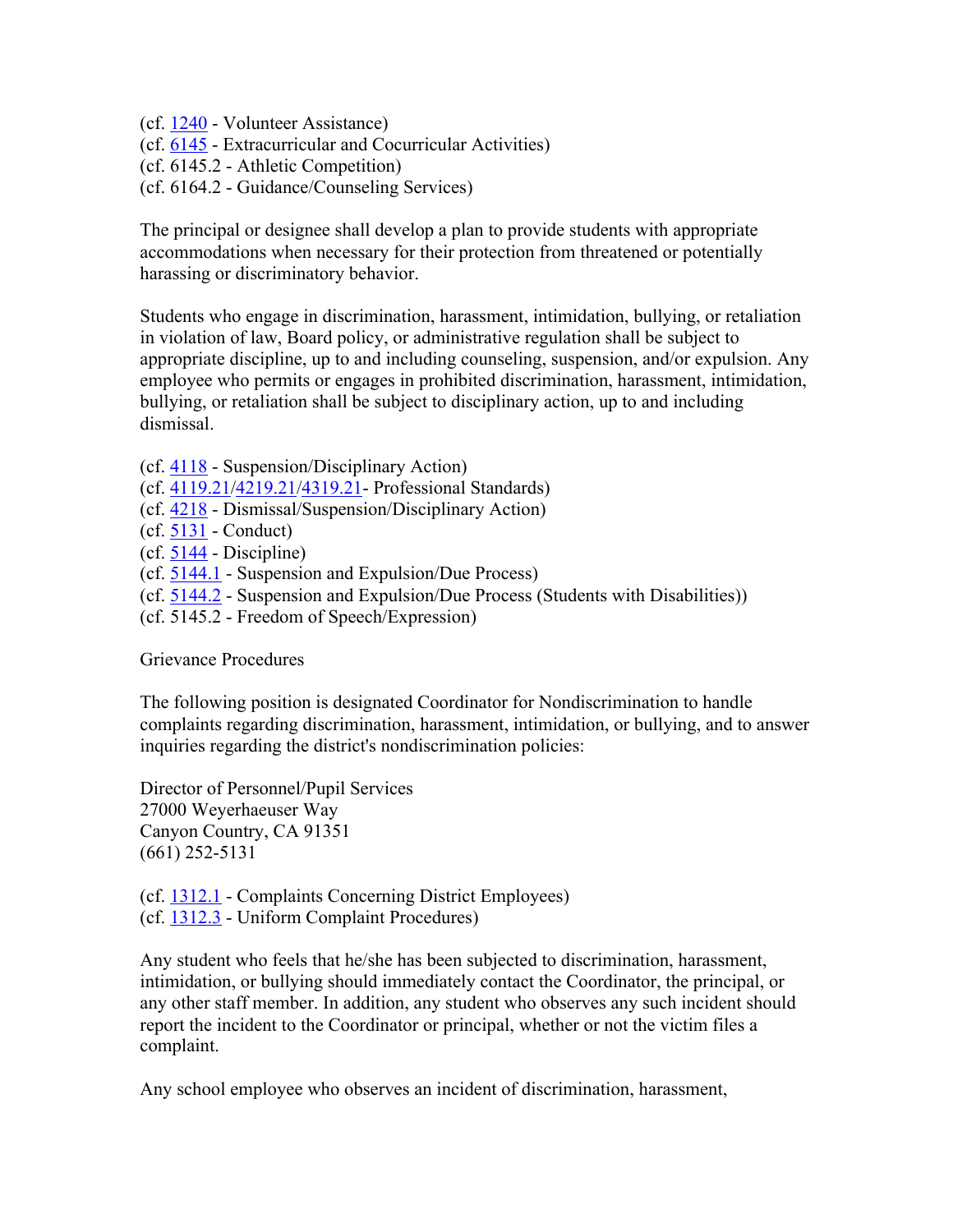intimidation, or bullying shall report the incident to the Coordinator or principal, whether or not the victim files a complaint.

In addition, the employee shall immediately intervene when safe to do so. (Education Code 234.1)

Upon receiving a complaint of discrimination, harassment, intimidation, or bullying, the Coordinator shall immediately investigate the complaint in accordance with the site-level grievance procedures specified in AR 5145.7 - Students.

(cf. 5145.7 - Sexual Harassment)

Within 30 days of receiving the district's report, the complainant may appeal to the Board if he/she disagrees with the resolution of the complaint. The Board shall make a decision at its next regular meeting and its decision shall be final.

The Superintendent or designee shall ensure that the student handbook clearly describes the district's nondiscrimination policy, procedures for filing a complaint regarding discrimination, harassment, intimidation, or bullying, and the resources that are available to students who feel that they have been the victim of any such behavior. The district's policy shall also be posted on the district web site or any other location that is easily accessible to students.

(cf. 1113 - District and School Web Sites) (cf. 1114 - District-Sponsored Social Media) (cf. 6163.4 - Student Use of Technology)

When required pursuant to Education Code 48985, complaint forms shall be translated into the student's primary language.

Legal Reference: EDUCATION CODE

200-262.4 Prohibition of discrimination 48900.3 Suspension or expulsion for act of hate violence 48900.4 Suspension or expulsion for threats or harassment 48904 Liability of parent/guardian for willful student misconduct 48907 Student exercise of free expression 48950 Freedom of speech 48985 Translation of notices 49020-49023 Athletic programs 51500 Prohibited instruction or activity 51501 Prohibited means of instruction 60044 Prohibited instructional materials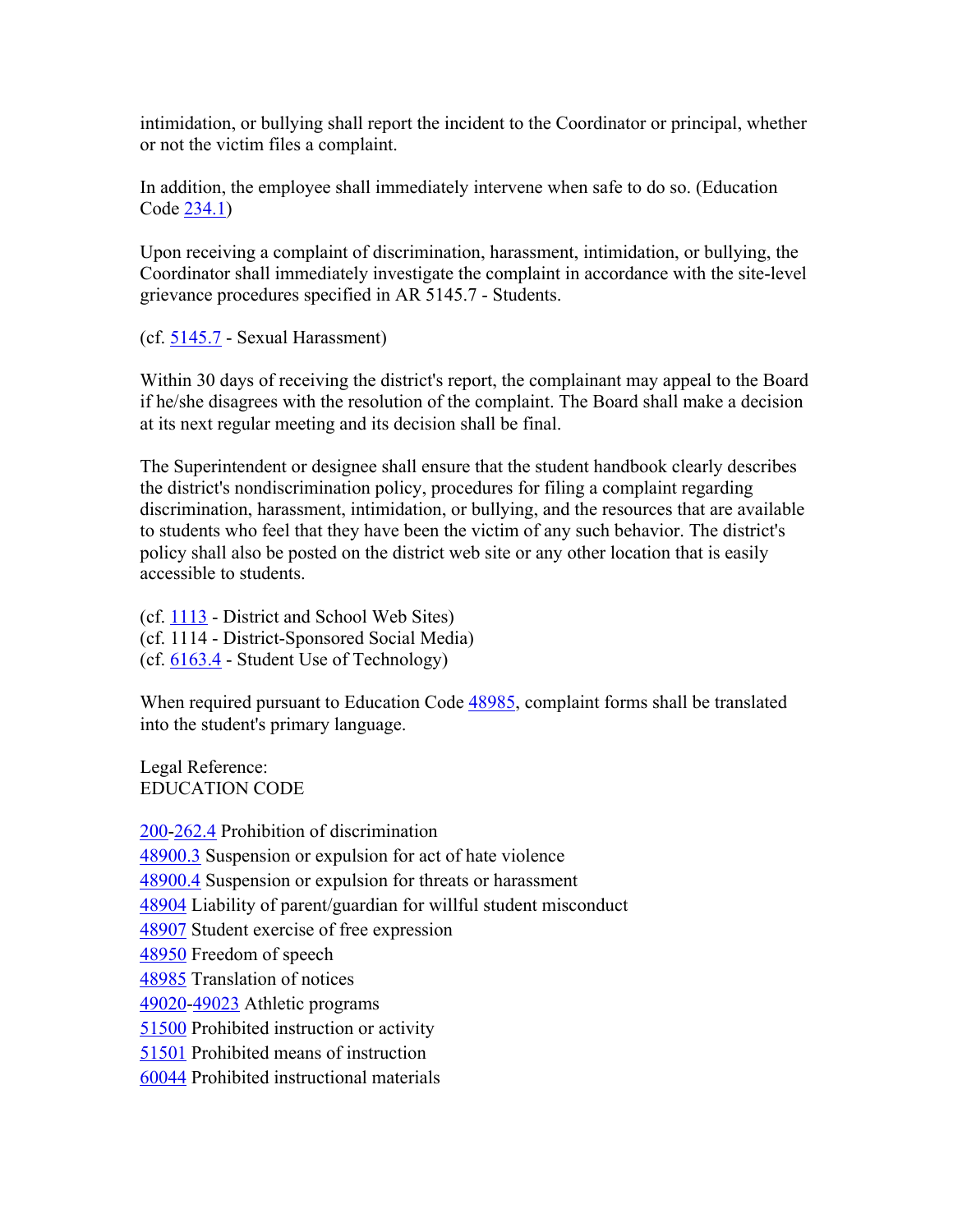## CIVIL CODE

1714.1 Liability of parents/guardians for willful misconduct of minor

## PENAL CODE

422.55 Definition of hate crime 422.6 Crimes, harassment

# CODE OF REGULATIONS, TITLE 5

4600-4687 Uniform Complaint Procedures 4900-4965 Nondiscrimination in elementary and secondary education programs

UNITED STATES CODE, TITLE 20 1681-1688 Title IX of the Education Amendments of 1972

UNITED STATES CODE, TITLE 42

2000d-2000e-17 Title VI and Title VII Civil Rights Act of 1964, as amended 2000h-2-2000h-6 Title IX of the Civil Rights Act of 1964

# CODE OF FEDERAL REGULATIONS, TITLE 34

100.3 Prohibition of discrimination on basis of race, color or national origin 104.7 Designation of responsible employee for Section 504 106.8 Designation of responsible employee for Title IX 106.9 Notification of nondiscrimination on basis of sex

COURT DECISIONS

Donovan v. Poway Unified School District, (2008) 167 Cal.App.4th 567 Flores v. Morgan Hill Unified School District, (2003) 324 F.3d 1130

Management Resources: CSBA PUBLICATIONS

Safe Schools: Strategies for Governing Boards to Ensure Student Success, 2011 Providing a Safe, Nondiscriminatory School Environment for All Students, Policy Brief, April 2010